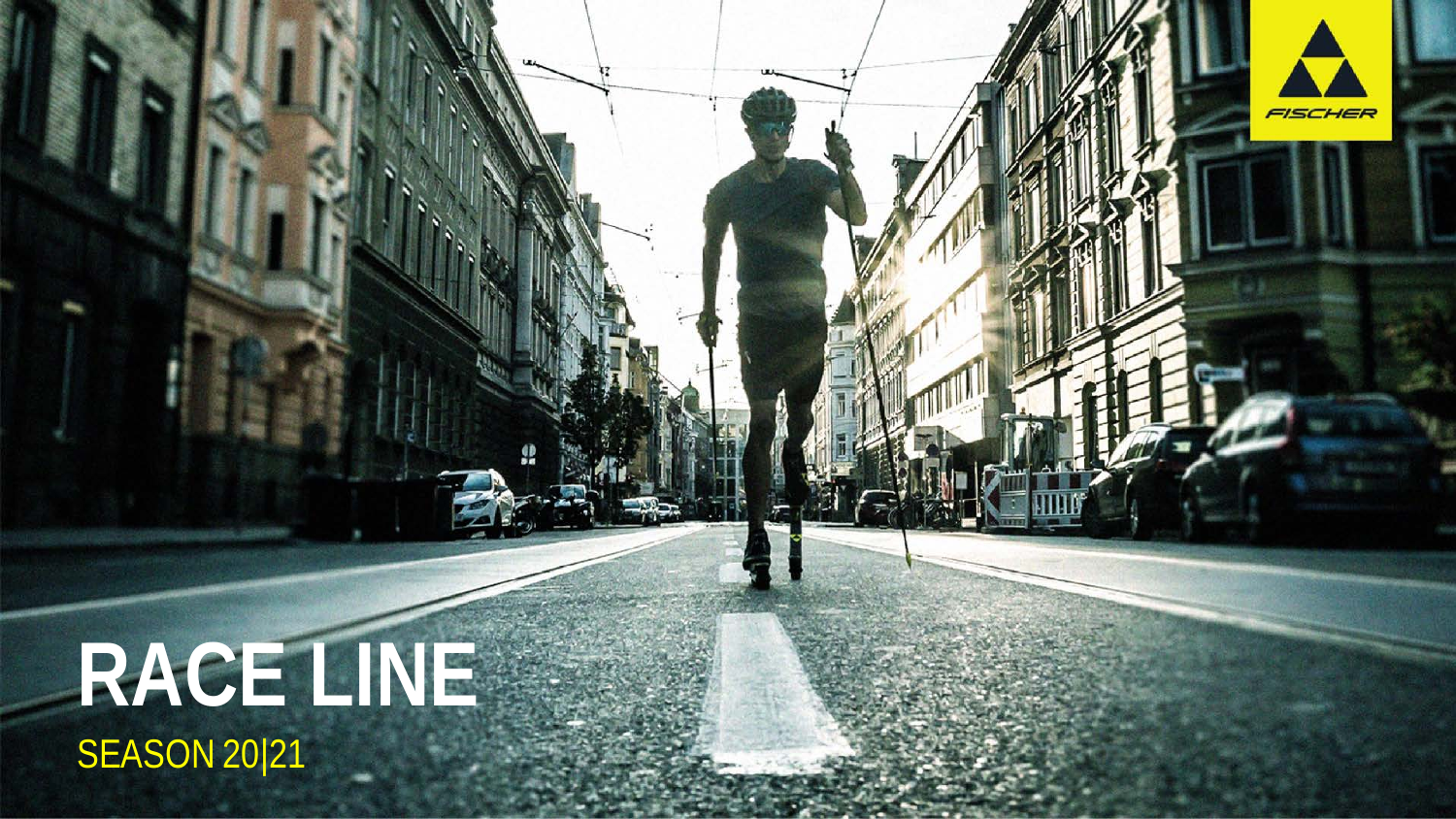

# **LINE UP**

#### **M01020 // CARBONLITESKATE**



# **MP01020 // CARBONLITE SKATE SET**



# **M01320 // SPEEDMAX CLASSICMED**



# **MP01320 // SPEEDMAX CLASSIC MEDSET**



LINE UP 20|21 // NORDIC // Skiroller // RACE LINE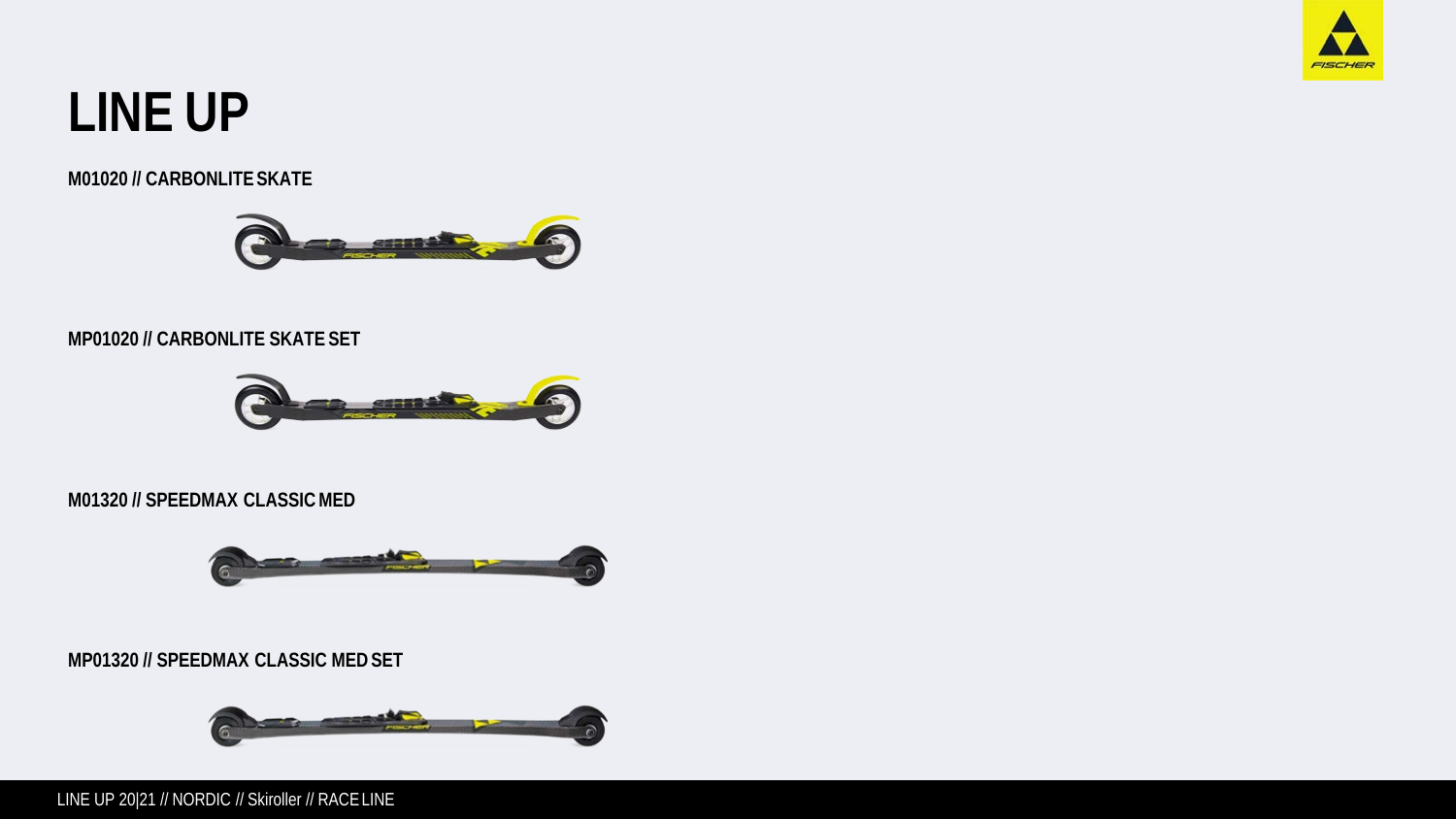

# **LINE UP**

### **M01420 // SPEEDMAX CLASSICSTIFF**



### **MP01420 // SPEEDMAX CLASSIC STIFF SET**

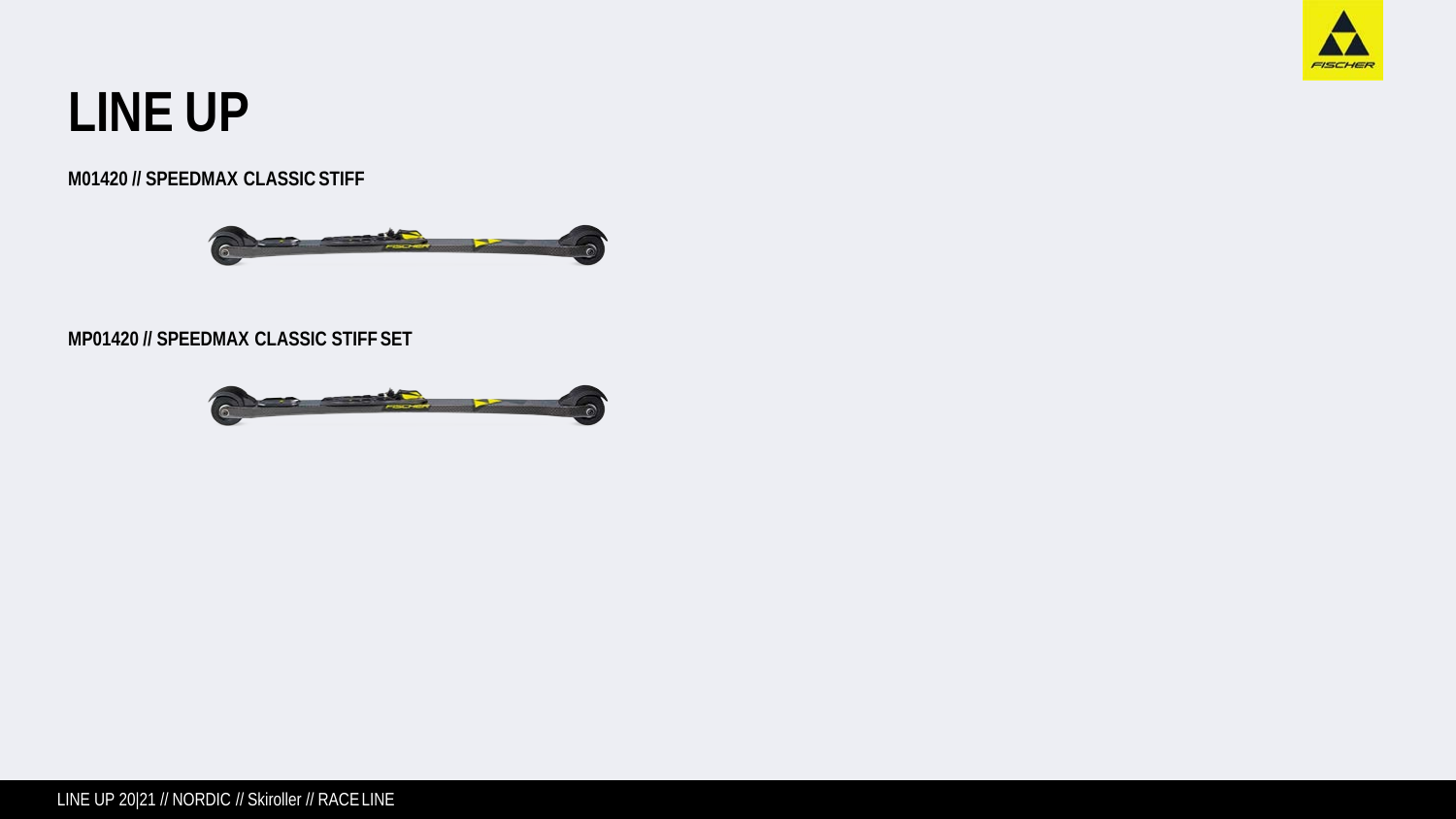

# **CARBONLITE SKATE**



#### **CARBONLITE SKATE**

The innovative Air Core Composite frame construction offers excellent vibration dampening for smooth, efficient performance that feels just like real snow. The Razor Shape Base guarantees sufficient ground clearance even with an extreme kick angle.

### **USER BENEFIT**

Quiet, dampens vibration Ground clearance even with extreme kick angles Low center of gravity and great snow ski simulation

### **PRODUCT INFO**

| Item Number            | M01020           |
|------------------------|------------------|
| Wheel diameter / width | 100/24mm         |
| Ground Clearance       | 29               |
| Axle-Centre Distance   | 630              |
| Wheel Type             | LP medium        |
| Weight / piece         | 945              |
| Splash Guards          | Splash Guard 100 |
|                        |                  |

# **TECHNOLOGY HIGHLIGHT 1**





**PrecisionDrive**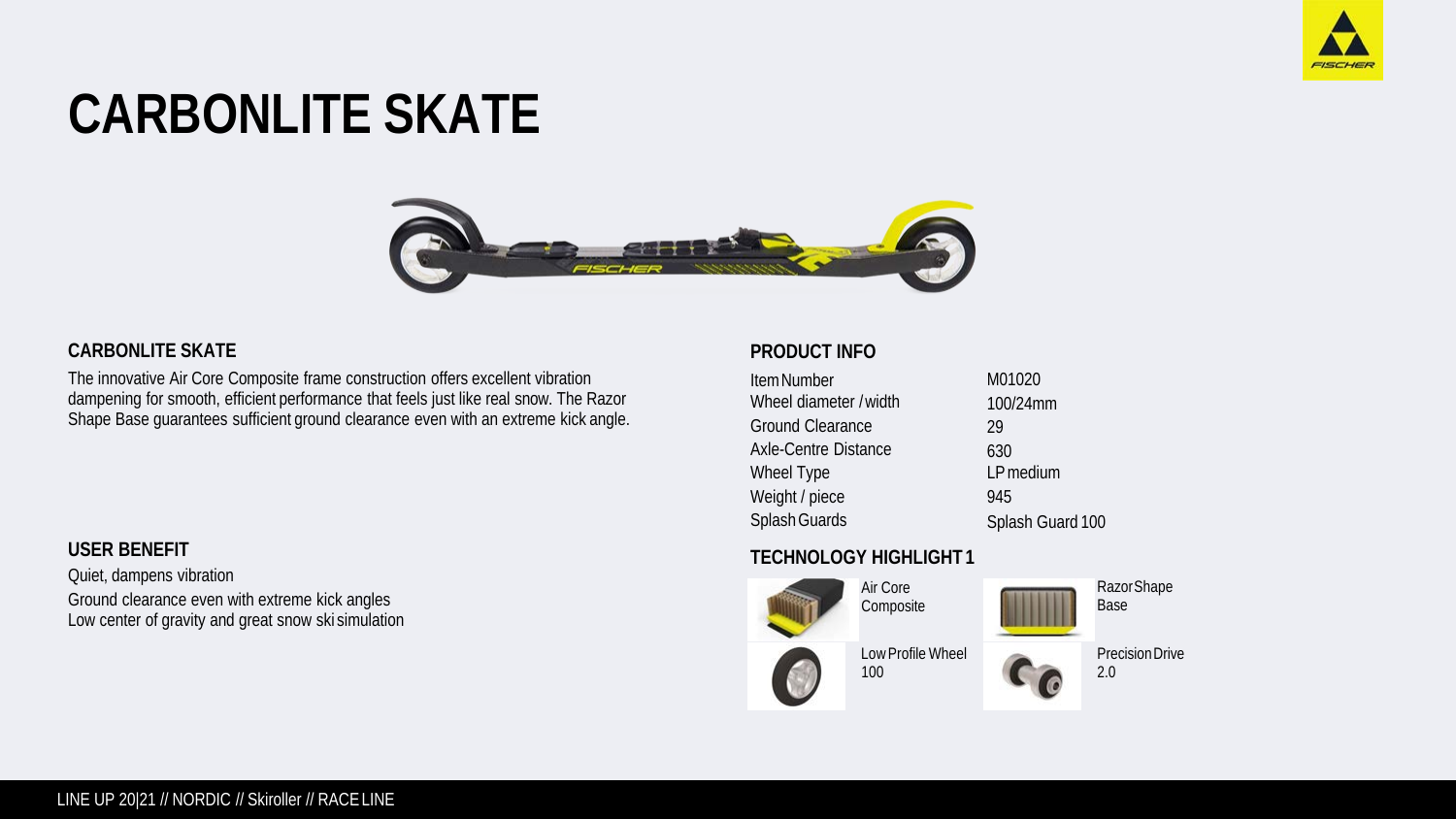

# **CARBONLITE SKATE SET**



#### **CARBONLITE SKATE SET**

The innovative Air Core Composite frame construction offers excellent vibration dampening for smooth, efficient performance that feels just like real snow. The Razor Shape Base guarantees sufficient ground clearance even with an extreme kick angle.

### **USER BENEFIT**

Quiet, dampens vibration Ground clearance even with extreme kick angles Low center of gravity and great snow ski simulation

### **PRODUCT INFO**

| MP01020          |
|------------------|
| 100/24mm         |
| 29               |
| 630              |
| LP medium        |
| 1070             |
| Splash Guard 100 |
|                  |

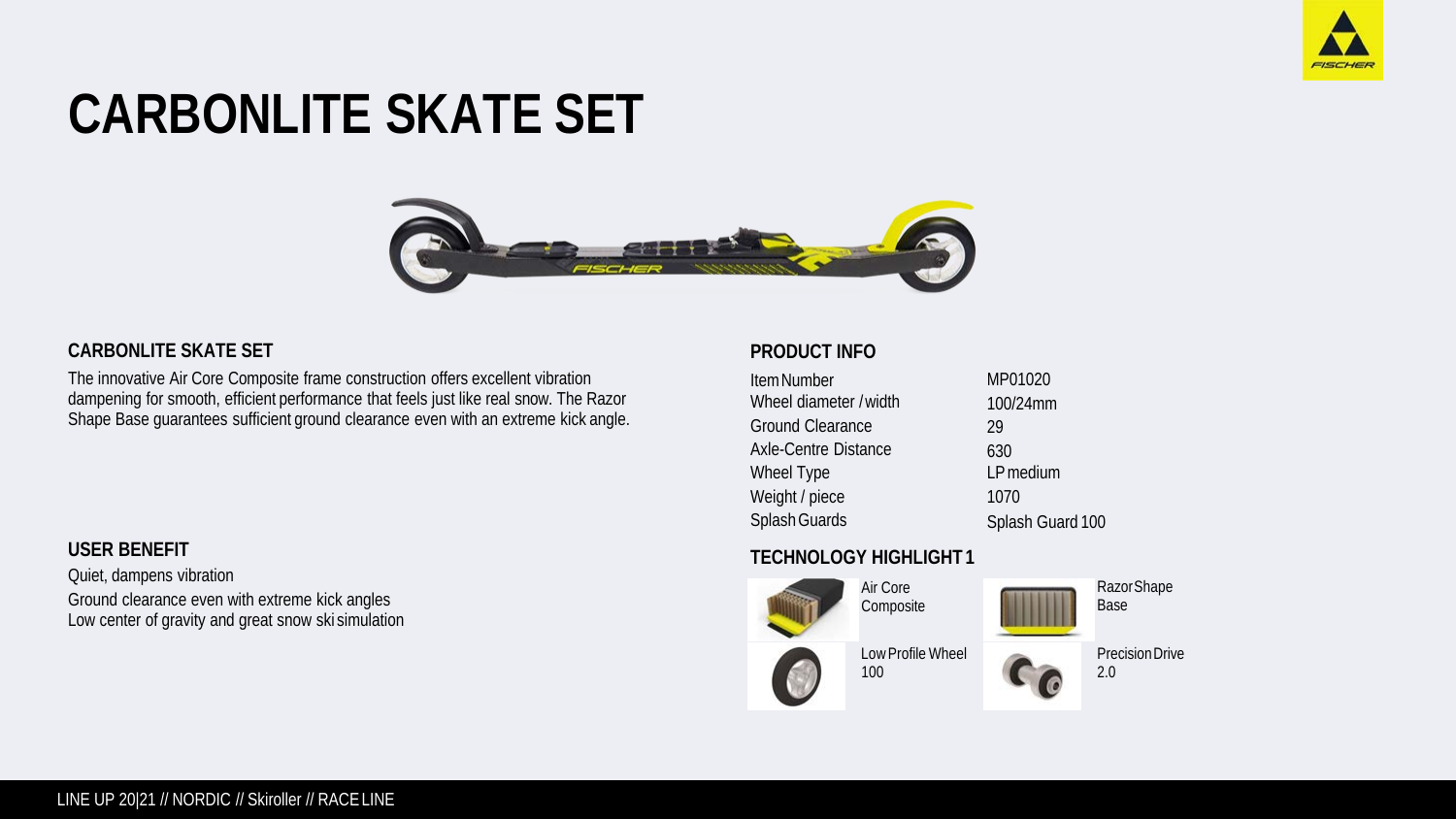

# **SPEEDMAX CLASSIC MED**



#### **SPEEDMAX CLASSIC MED**

The lightest rollerski made features a Bridge Arch Shape that produces a dynamic thatis very close to skiing on snow. The Low-to-the ground stance, authentic ski flex, and Full Carbon Construction make it exceptionally stable and easy to control at high speeds.

### **USER BENEFIT**

Lightest available rollerski Authentic ski feel and flex Steady at high speeds

### **PRODUCT INFO**

| <b>Item Number</b>      | M01320           |
|-------------------------|------------------|
| Wheel diameter / width  | 70/45mm          |
| <b>Ground Clearance</b> | 31,5             |
| Axle-Centre Distance    | 745              |
| Wheel Type              | <b>FR</b> medium |
| Weight / piece          | 830              |
| Splash Guards           | Splash Guard 70  |

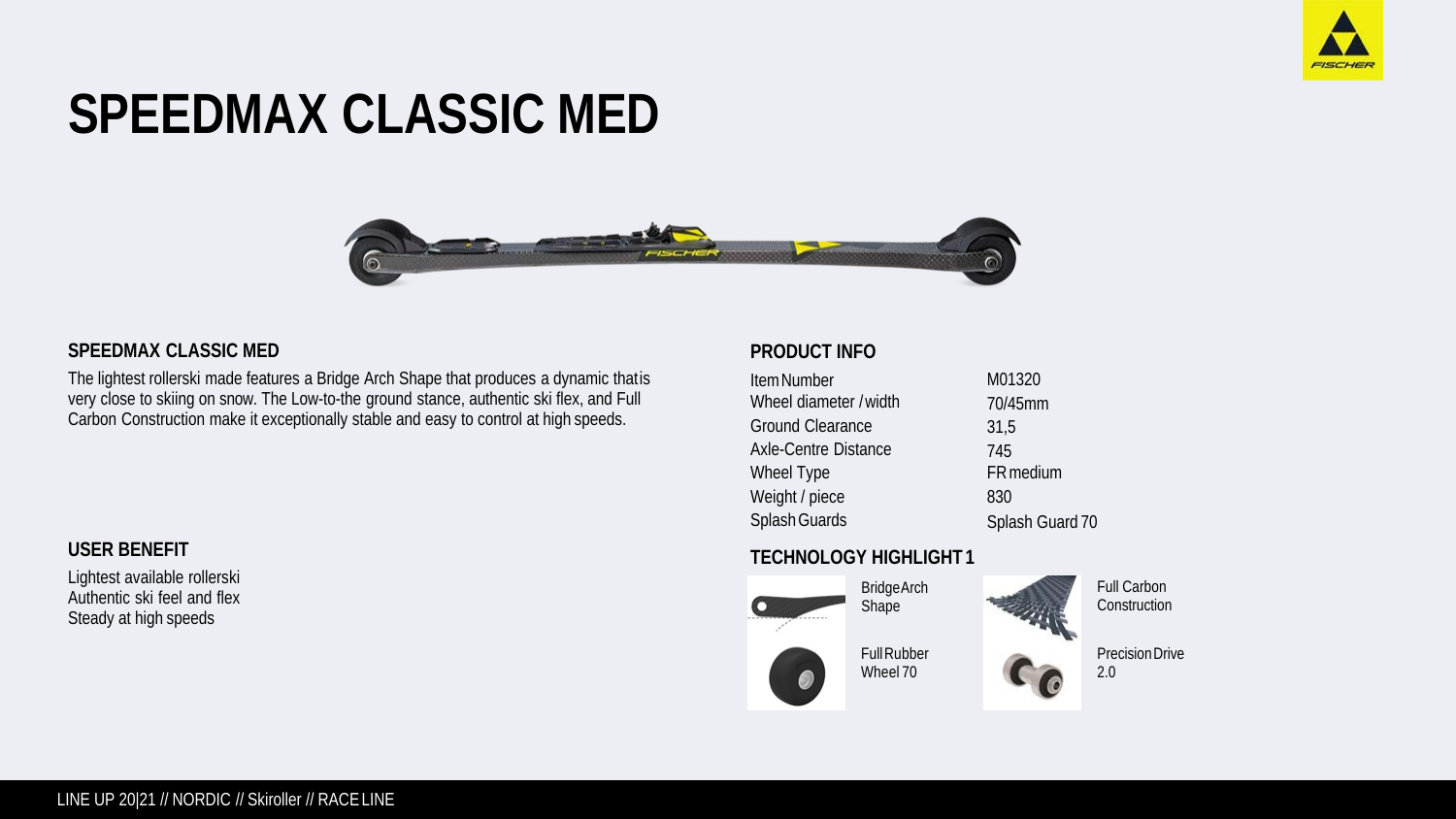

# **SPEEDMAX CLASSIC MED SET**



#### **SPEEDMAX CLASSIC MED SET**

The lightest rollerski made features a Bridge Arch Shape that produces a dynamic thatis very close to skiing on snow. The Low-to-the ground stance, authentic ski flex, and Full Carbon Construction make it exceptionally stable and easy to control at high speeds.

### **USER BENEFIT**

Lightest available rollerski Authentic ski feel and flex Steady at high speeds

### **PRODUCT INFO**

| <b>Item Number</b>      | MP01320         |
|-------------------------|-----------------|
| Wheel diameter / width  | 70/45mm         |
| <b>Ground Clearance</b> | 31,5            |
| Axle-Centre Distance    | 745             |
| Wheel Type              | FR medium       |
| Weight / piece          | 955             |
| Splash Guards           | Splash Guard 70 |

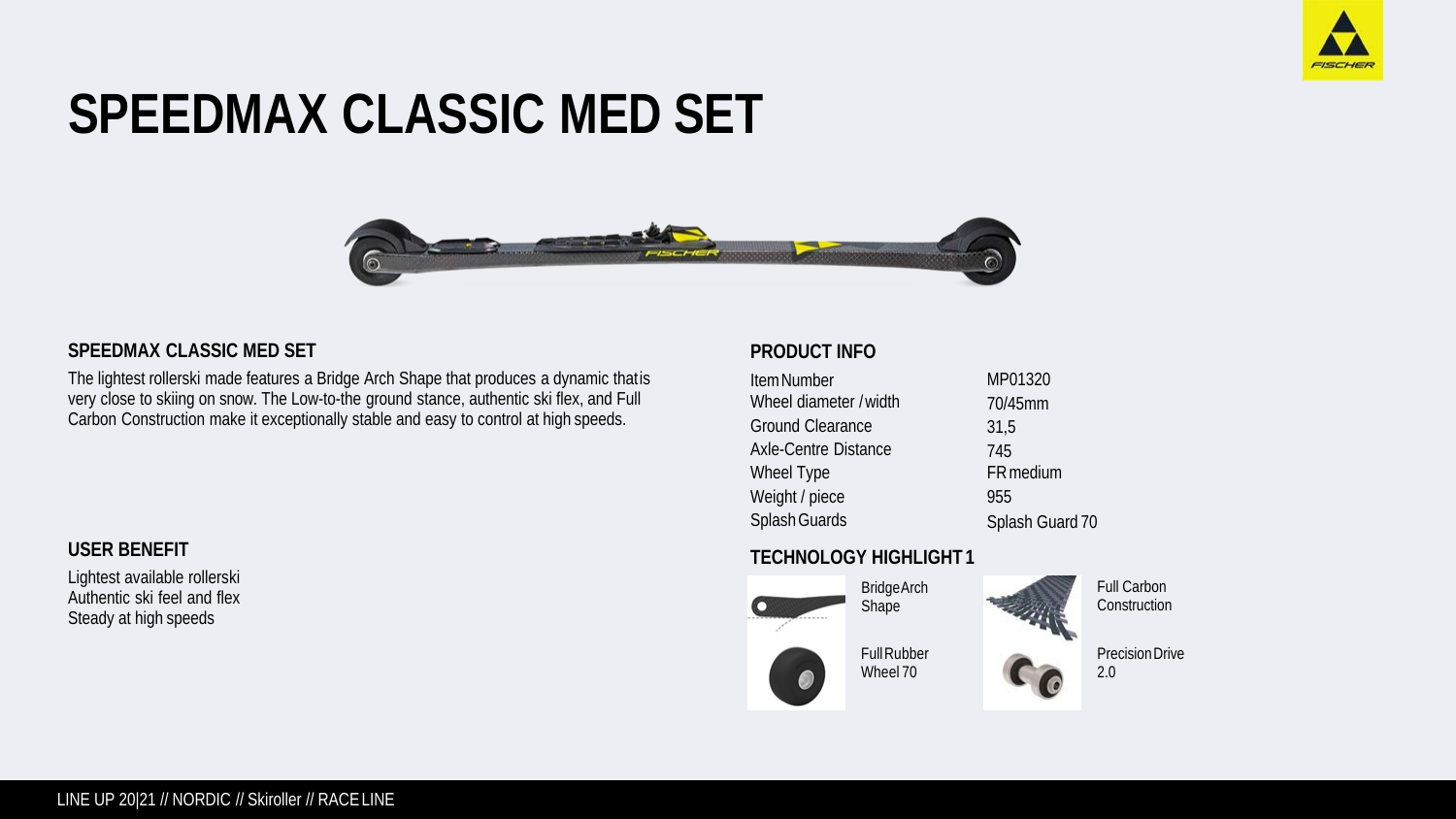

# **SPEEDMAX CLASSIC STIFF**



#### **SPEEDMAX CLASSIC STIFF**

The lightest rollerski made features a Bridge Arch Shape that produces a dynamic thatis very close to skiing on snow. The Low-to-the ground stance, authentic ski flex, and Full Carbon Construction make it exceptionally stable and easy to control at high speeds.

### **USER BENEFIT**

Lightest available rollerski Authentic ski feel and flex Steady at high speeds

### **PRODUCT INFO**

| <b>Item Number</b>      | M01420          |
|-------------------------|-----------------|
| Wheel diameter / width  | 70/45mm         |
| <b>Ground Clearance</b> | 31,5            |
| Axle-Centre Distance    | 745             |
| Wheel Type              | FR medium       |
| Weight / piece          | 850             |
| Splash Guards           | Splash Guard 70 |

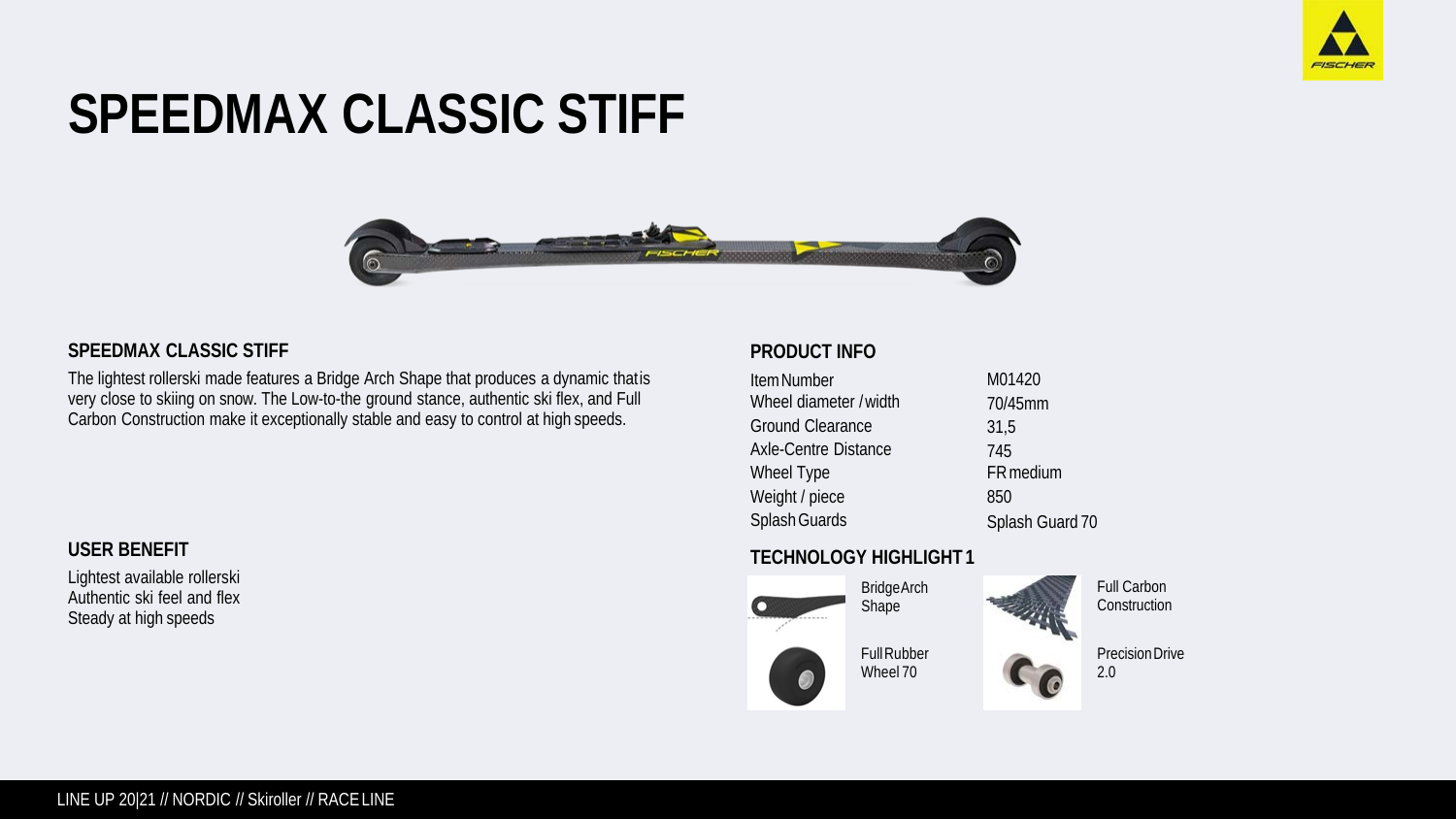

# **SPEEDMAX CLASSIC STIFF SET**



#### **SPEEDMAX CLASSIC STIFF SET**

The lightest rollerski made features a Bridge Arch Shape that produces a dynamic thatis very close to skiing on snow. The Low-to-the ground stance, authentic ski flex, and Full Carbon Construction make it exceptionally stable and easy to control at high speeds.

### **USER BENEFIT**

Lightest available rollerski Authentic ski feel and flex Steady at high speeds

### **PRODUCT INFO**

| <b>Item Number</b>      | MP01420         |
|-------------------------|-----------------|
| Wheel diameter / width  | 70/45mm         |
| <b>Ground Clearance</b> | 31,5            |
| Axle-Centre Distance    | 745             |
| Wheel Type              | FR medium       |
| Weight / piece          | 975             |
| Splash Guards           | Splash Guard 70 |

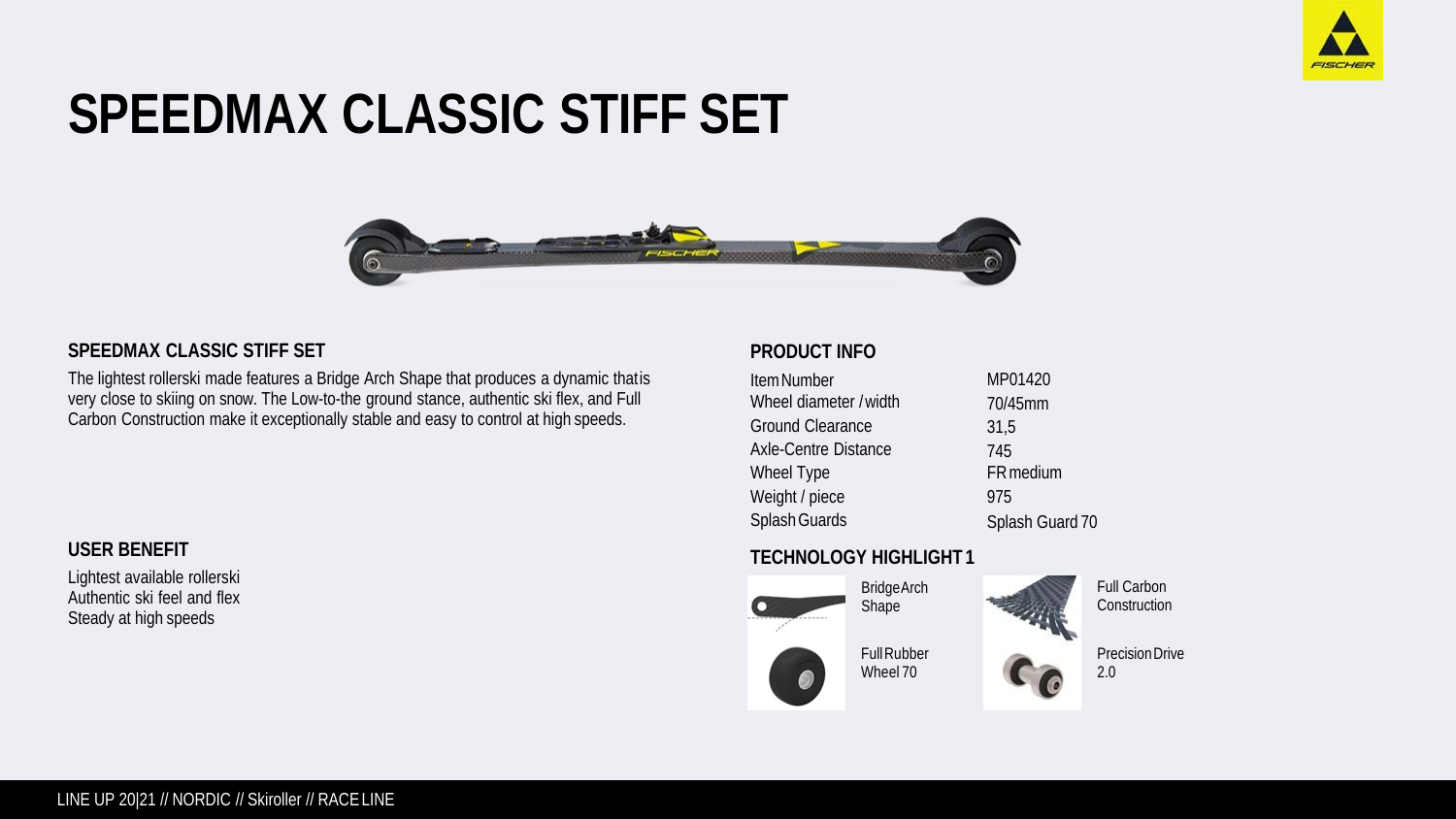

# **PERFORMANCE LINE SEASON 20|21**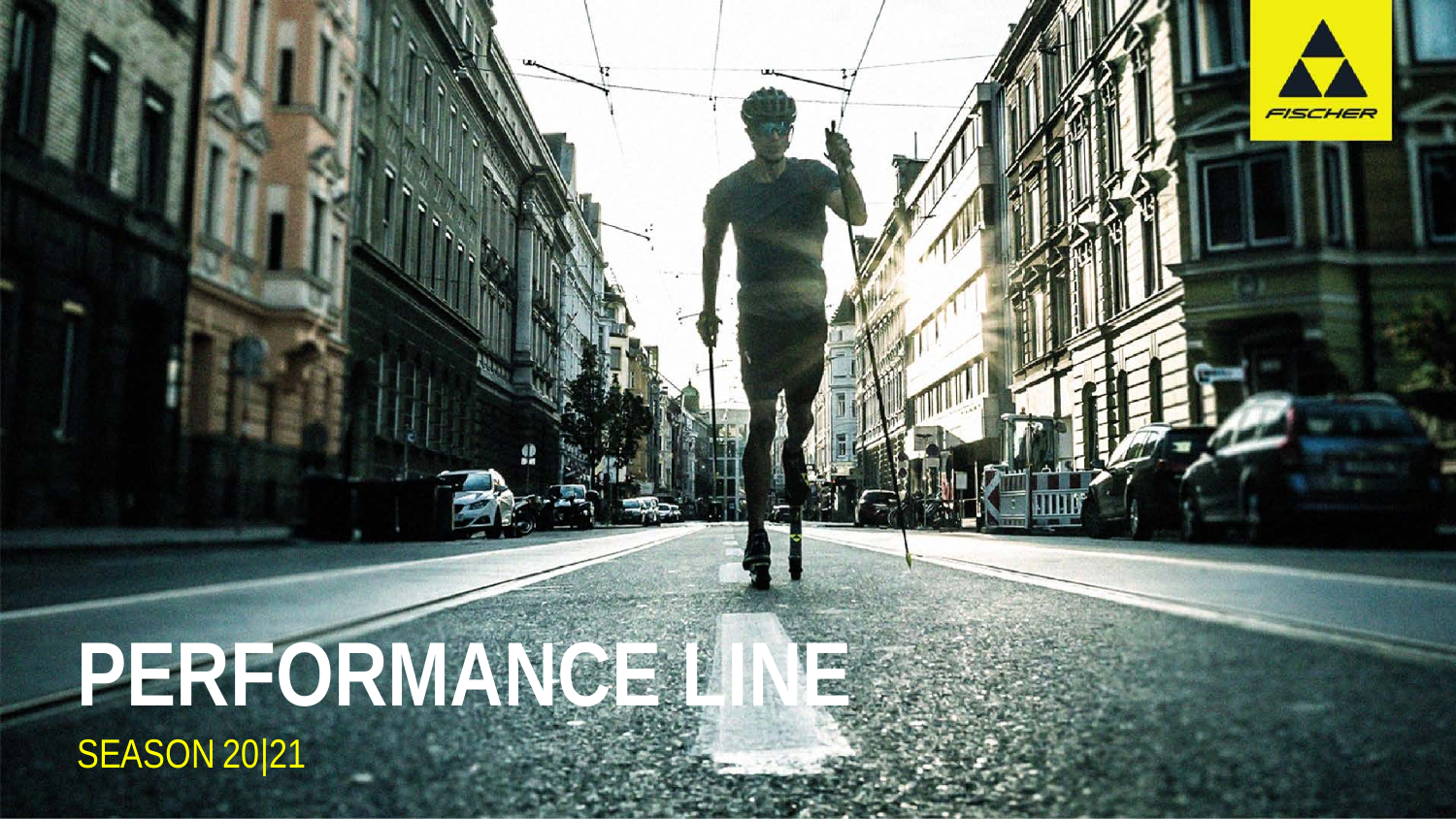

# **LINE UP**

# **M02020 // RC7SKATE**



# **MV02020 // RC7 SKATEMOUNTED**



# **M02319 // RC7 CLASSICFR**



# **MV02319 // RC7 CLASSIC FRMOUNTED**

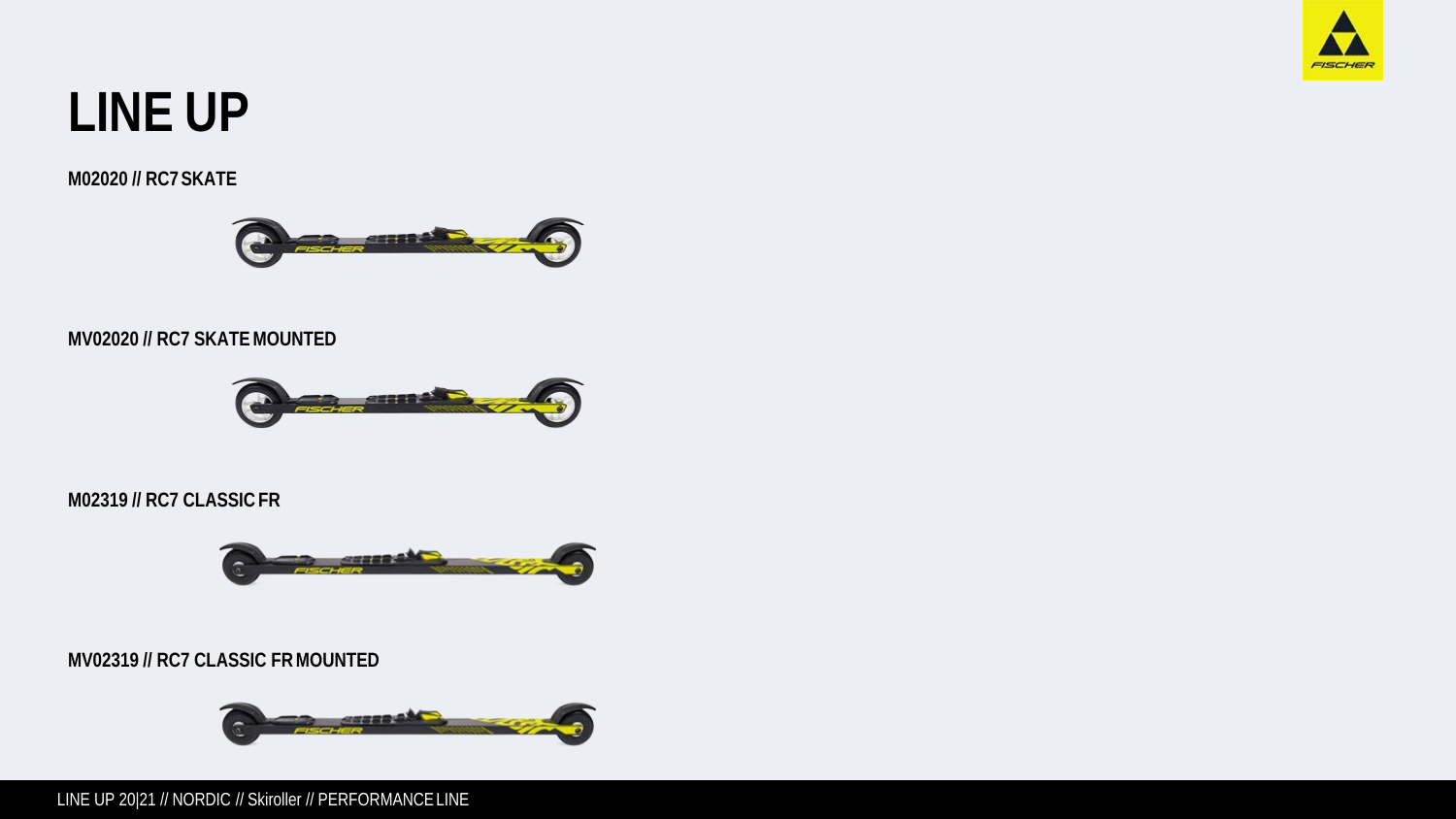

# **LINE UP**

# **M02618 // RC5SKATE**



# **MV02618 // RC5 SKATEMOUNTED**

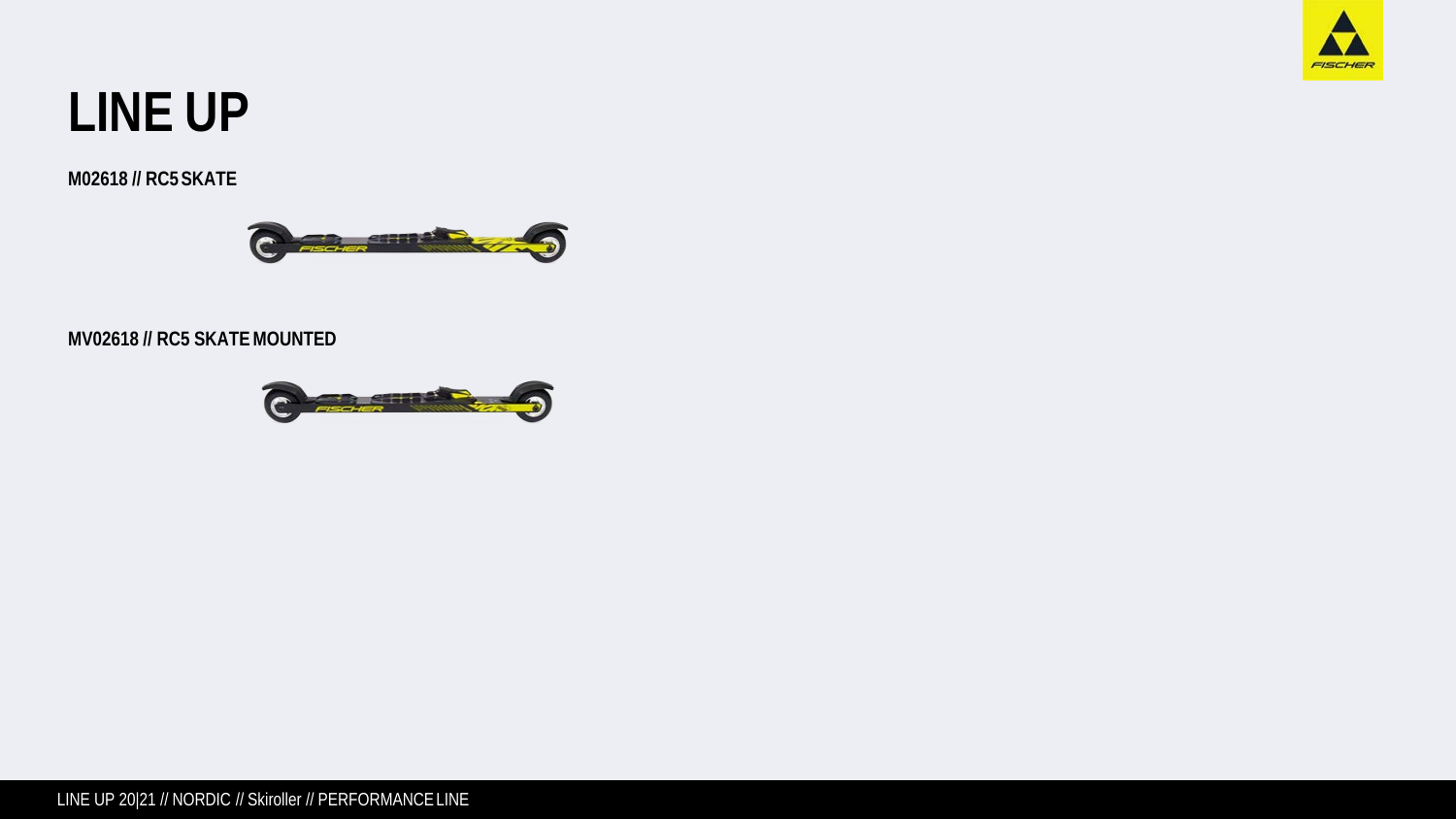

# **RC7 SKATE**



#### **RC7 SKATE**

The RC7 is designed for dedicated recreational Skaters. The durable aluminum frame is torsionally rigid for efficient power transfer and has excellent stability for its weight.

# **USER BENEFIT**

Extremely smooth ride Torsional rigidity for efficiency Light, durable aluminum

#### **PRODUCT INFO**

| <b>Item Number</b>      | M02020           |
|-------------------------|------------------|
| Wheel diameter / width  | 100/24mm         |
| <b>Ground Clearance</b> | 40               |
| Axle-Centre Distance    | 620              |
| Wheel Type              | LP medium        |
| Weight / piece          | 795              |
| Splash Guards           | Splash Guard 100 |

# **TECHNOLOGY HIGHLIGHT 1**



Low Profile Wheel 100

2.0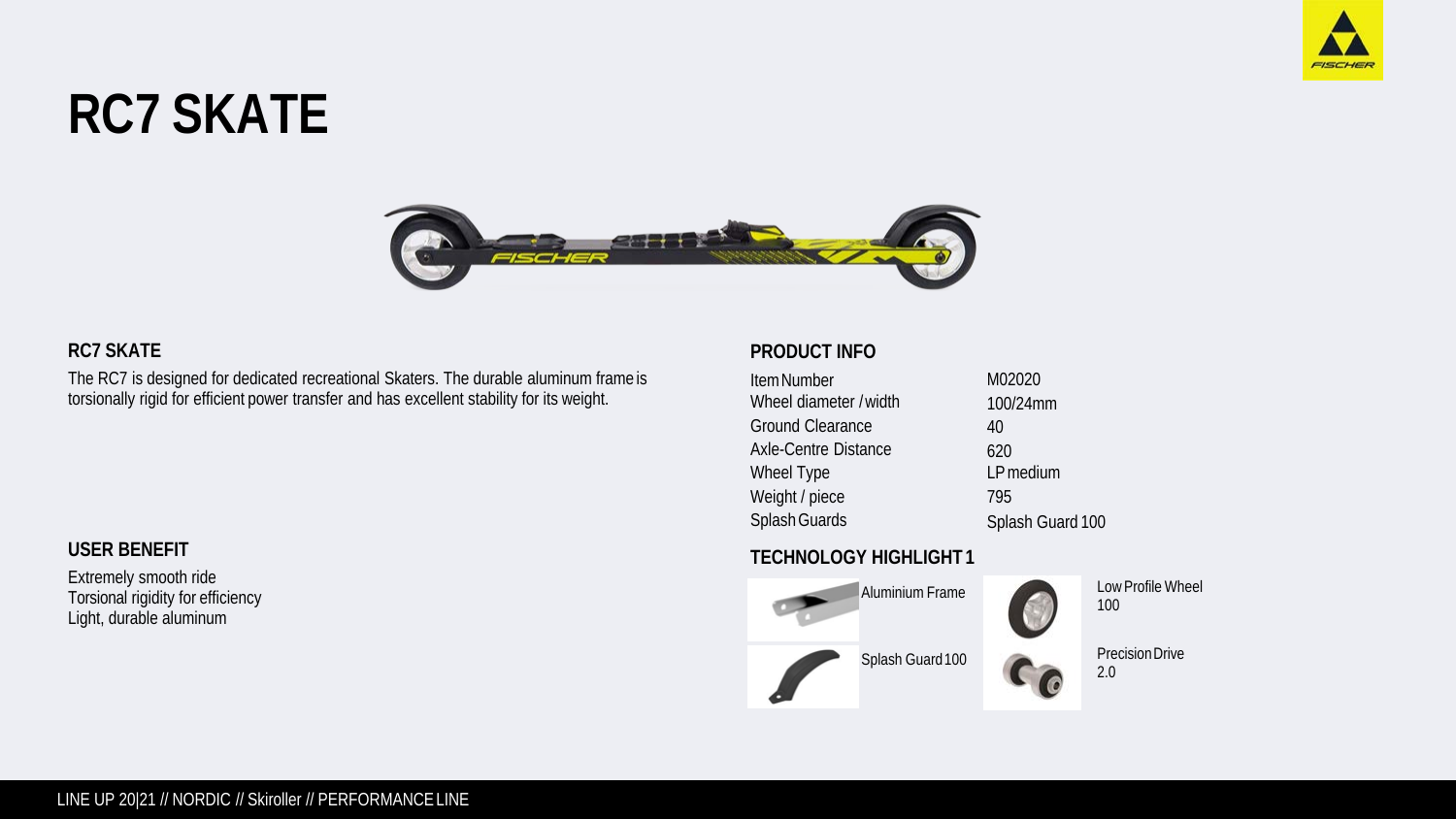

# **RC7 SKATE MOUNTED**



#### **RC7 SKATE MOUNTED**

The RC7 is designed for dedicated recreational Skaters. The durable aluminum frame is torsionally rigid for efficient power transfer and has excellent stability for its weight.

#### **USER BENEFIT**

Extremely smooth ride Torsional rigidity for efficiency Light, durable aluminum

#### **PRODUCT INFO**

| Item Number             | MV02020          |
|-------------------------|------------------|
| Wheel diameter / width  | 100/24mm         |
| <b>Ground Clearance</b> | 40               |
| Axle-Centre Distance    | 620              |
| Wheel Type              | LP medium        |
| Weight / piece          | 920              |
| Splash Guards           | Splash Guard 100 |

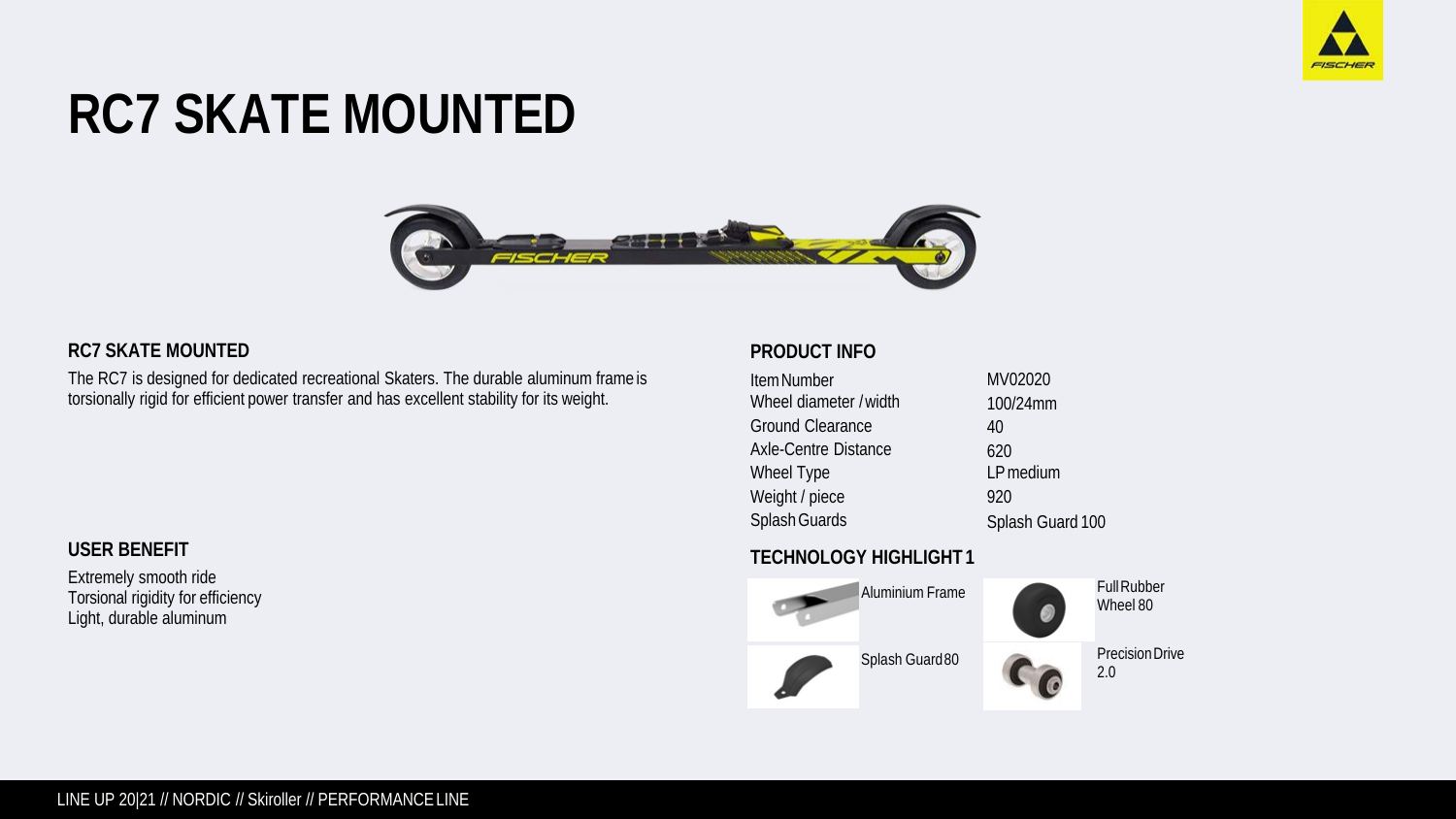

# **RC7 CLASSIC FR**



#### **RC7 CLASSIC FR**

An excellent option for dedicated recreational classic skiers on various surfaces. Durable, lightweight aluminum frame is torsionally stiff for efficient skiing. Solid rubber wheels for excellent durability and added cushioning on uneven surfaces. Integrated rear backstop for efficient kick.

#### **USER BENEFIT**

Smooth, cushioned ride Lightweight and long-lasting aluminumframe Ratchet wheel design provides a solid kick

### **PRODUCT INFO**

| <b>Item Number</b>      | M02319          |
|-------------------------|-----------------|
| Wheel diameter / width  | 70/38mm         |
| <b>Ground Clearance</b> | 25              |
| Axle-Centre Distance    | 700             |
| Wheel Type              | FR medium       |
| Weight / piece          | 1010            |
| Splash Guards           | Splash Guard 80 |

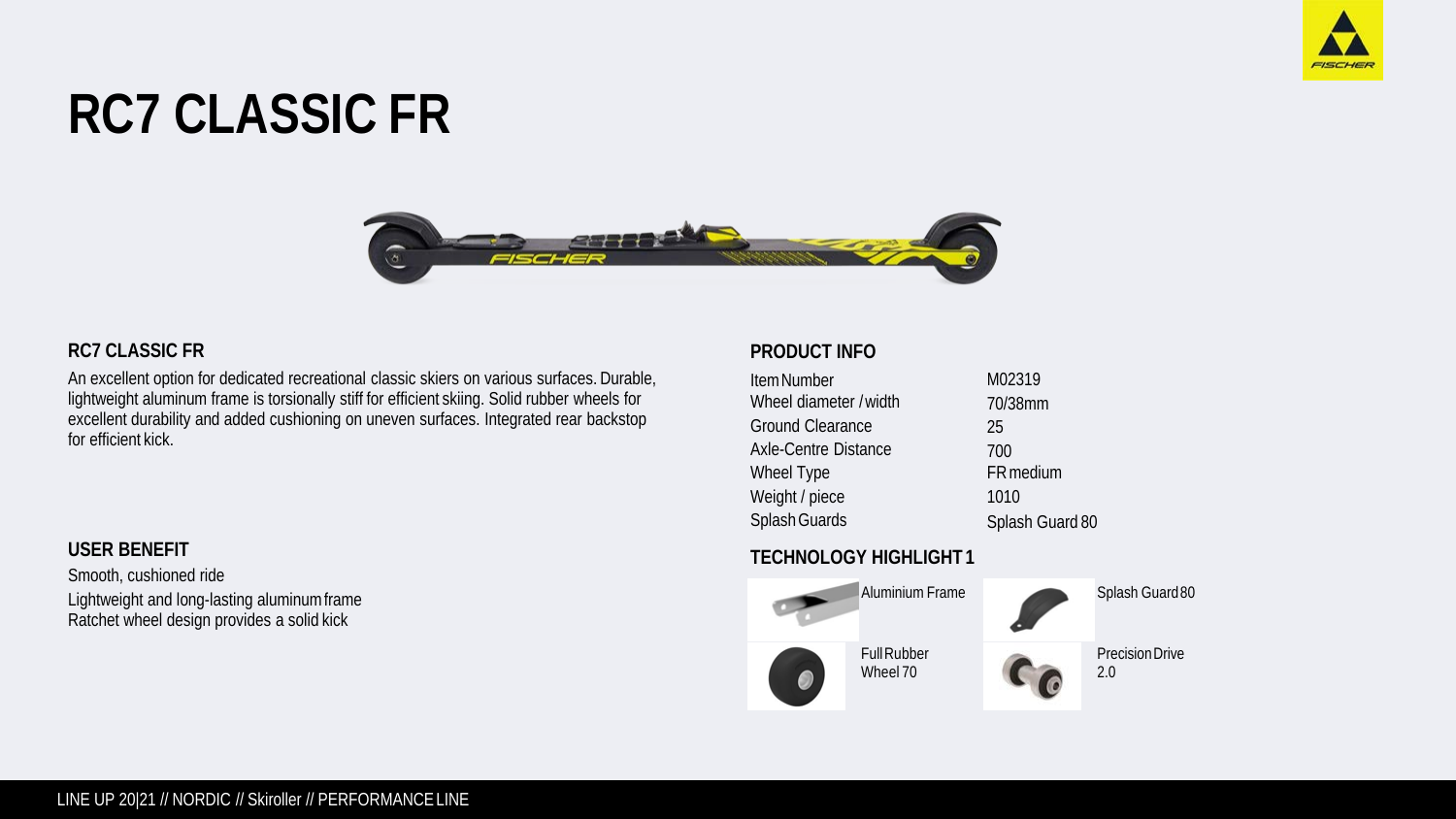

# **RC7 CLASSIC FR MOUNTED**



#### **RC7 CLASSIC FR MOUNTED**

An excellent option for dedicated recreational classic skiers on various surfaces. Durable, lightweight aluminum frame is torsionally stiff for efficient skiing. Solid rubber wheels for excellent durability and added cushioning on uneven surfaces. Integrated rear backstop for efficient kick.

#### **USER BENEFIT**

Smooth, cushioned ride Lightweight and long-lasting aluminumframe Ratchet wheel design provides a solid kick

### **PRODUCT INFO**

| <b>Item Number</b>      | MV02319         |
|-------------------------|-----------------|
| Wheel diameter / width  | 70/38mm         |
| <b>Ground Clearance</b> | 25              |
| Axle-Centre Distance    | 700             |
| Wheel Type              | FR medium       |
| Weight / piece          | 1135            |
| Splash Guards           | Splash Guard 80 |

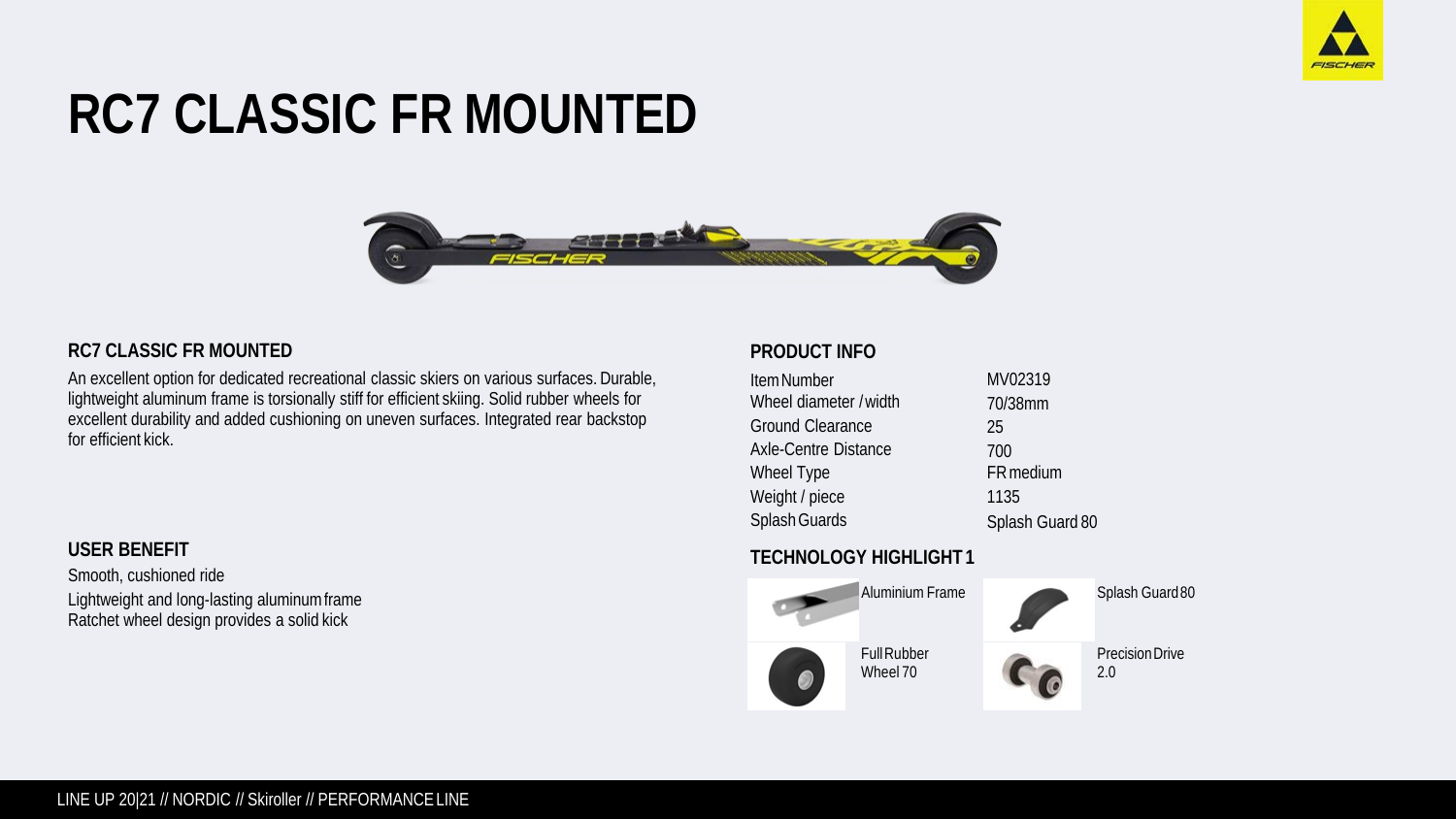

# **RC5 SKATE**



#### **RC5SKATE**

Entry level roller ski with proven technology and performance features. 80mmwheels provide a low center of gravity for confident handling. A shortened wheelbase allows agility and easier turning. Durable, lightweight aluminum frame is torsionally stiff for efficient skiing.

#### **USERBENEFIT**

Entry levelmodel Low center of gravity is highly stable Reduced lean tendency due to widerwheels

### **PRODUCT INFO**

| <b>Item Number</b>      | M02618          |
|-------------------------|-----------------|
| Wheel diameter / width  | 80/28mm         |
| <b>Ground Clearance</b> | 30              |
| Axle-Centre Distance    | 590             |
| Wheel Type              | LP medium       |
| Weight / piece          | 755             |
| Splash Guards           | Splash Guard 80 |

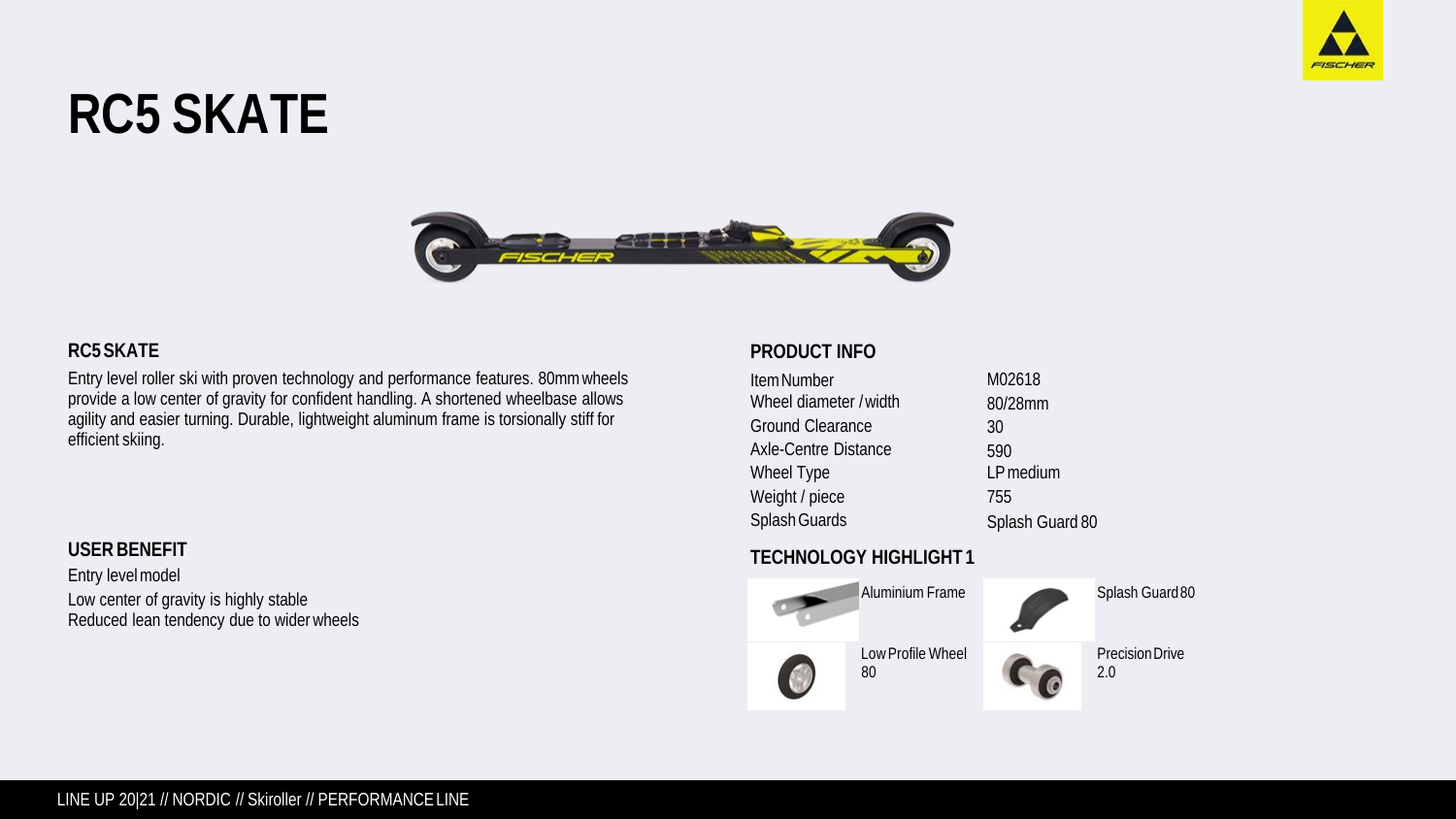

# **RC5 SKATE MOUNTED**



#### **RC5 SKATE MOUNTED**

Entry level roller ski with proven technology and performance features. 80mmwheels provide a low center of gravity for confident handling. A shortened wheelbase allows agility and easier turning. Durable, lightweight aluminum frame is torsionally stiff for efficient skiing.

#### **USERBENEFIT**

Entry levelmodel Low center of gravity is highly stable Reduced lean tendency due to widerwheels

### **PRODUCT INFO**

| <b>Item Number</b>      | MV02618         |
|-------------------------|-----------------|
| Wheel diameter / width  | 80/28mm         |
| <b>Ground Clearance</b> | 30              |
| Axle-Centre Distance    | 590             |
| Wheel Type              | LP medium       |
| Weight / piece          | 880             |
| Splash Guards           | Splash Guard 80 |

### **TECHNOLOGY HIGHLIGHT 1**



LowProfile Wheel 80

2.0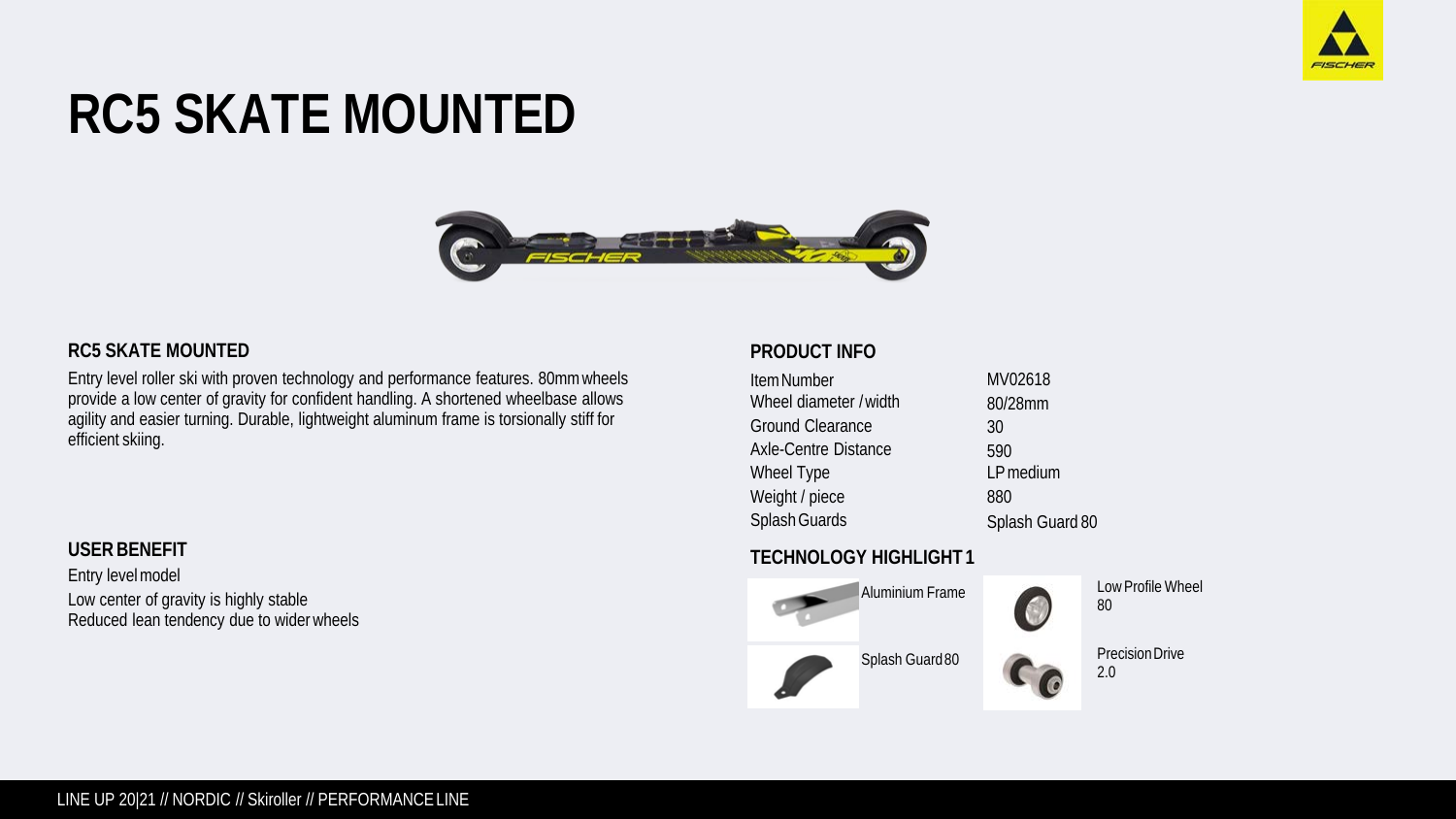# **JUNIOR LINE** SEASON 20|21

FISCHER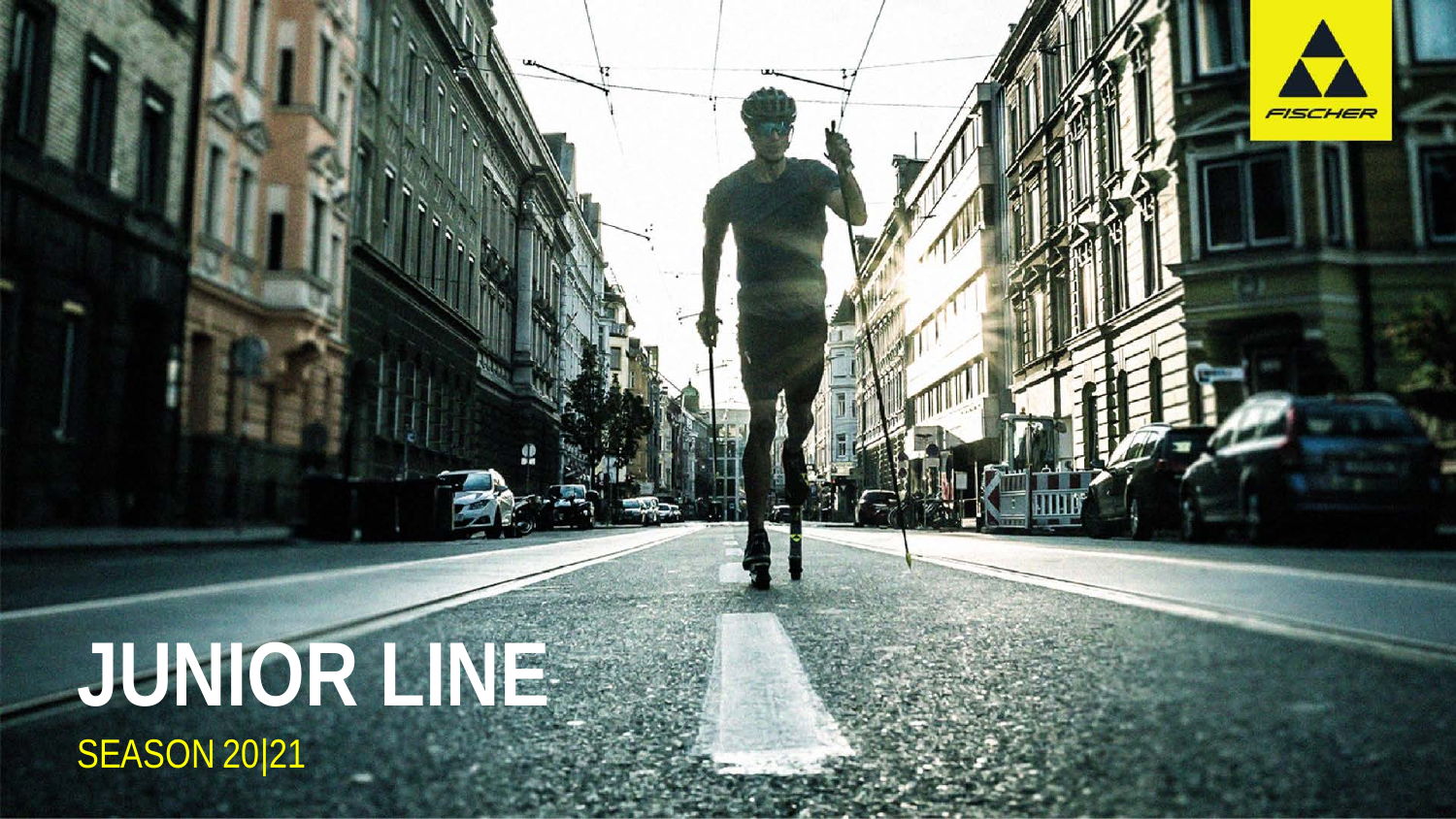

# **LINE UP**

# **M03018 // RCJSKATE**



# **MV03018 // RCJ SKATEMOUNTED**



# **M03118 // RCJCOMBI**



# **MV03118 // RCJ COMBIMOUNTED**

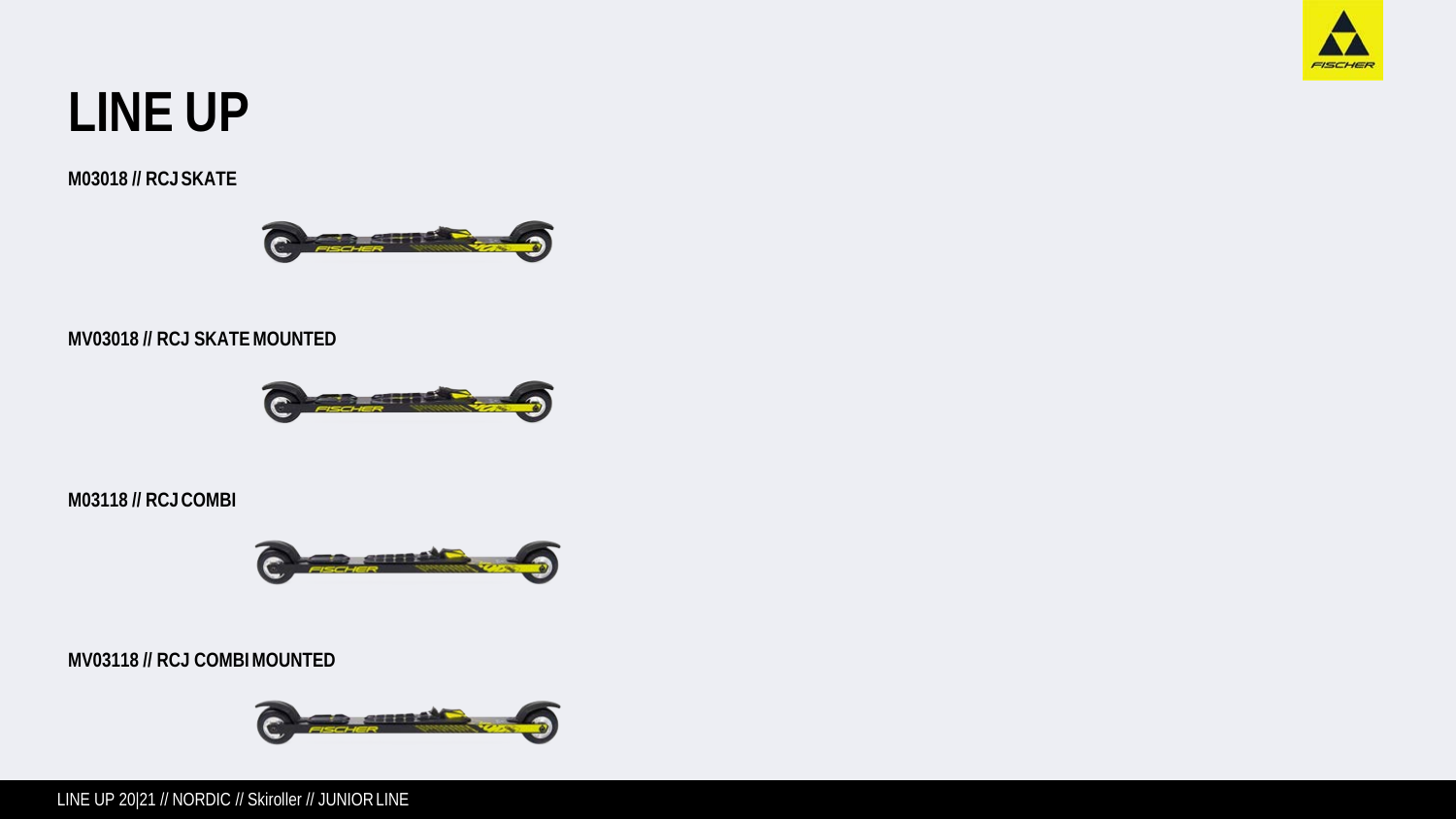

# **RCJ SKATE**



#### **RCJ SKATE**

Developed specifically for young skaters, with a lower balance point than the adult model for easier handling and control. Durable, lightweight aluminum frame is torsionally stiff for smooth, efficient skiing.

### **USER BENEFIT**

Low center of gravity is highly stable Exceptionally smooth ride Lightweight, durable aluminumframe

# **PRODUCT INFO**

| <b>Item Number</b>      | M03018          |
|-------------------------|-----------------|
| Wheel diameter / width  | 80/28mm         |
| <b>Ground Clearance</b> | 30              |
| Axle-Centre Distance    | 530             |
| Wheel Type              | LP medium       |
| Weight / piece          | 715             |
| Splash Guards           | Splash Guard 80 |

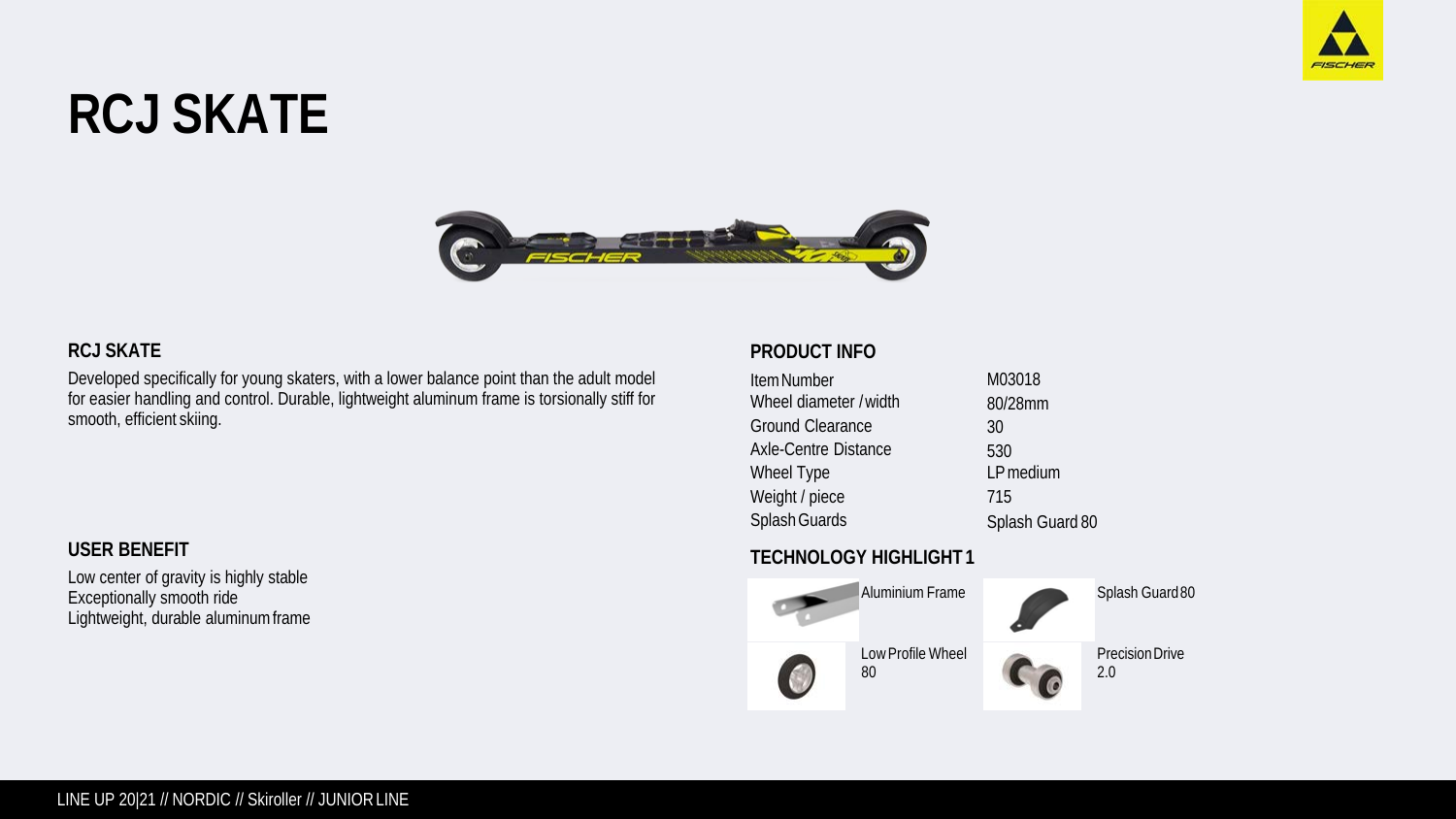

# **RCJ SKATE MOUNTED**



#### **RCJ SKATE MOUNTED**

Developed specifically for young skaters, with a lower balance point than the adult model for easier handling and control. Durable, lightweight aluminum frame is torsionally stiff for smooth, efficient skiing.

#### **USER BENEFIT**

Low center of gravity is highly stable Exceptionally smooth ride Lightweight, durable aluminumframe

### **PRODUCT INFO**

| <b>Item Number</b>      | MV03018         |
|-------------------------|-----------------|
| Wheel diameter / width  | 80/28mm         |
| <b>Ground Clearance</b> | 30              |
| Axle-Centre Distance    | 530             |
| Wheel Type              | LP medium       |
| Weight / piece          | 840             |
| Splash Guards           | Splash Guard 80 |

### **TECHNOLOGY HIGHLIGHT 1**



LowProfile Wheel 80

2.0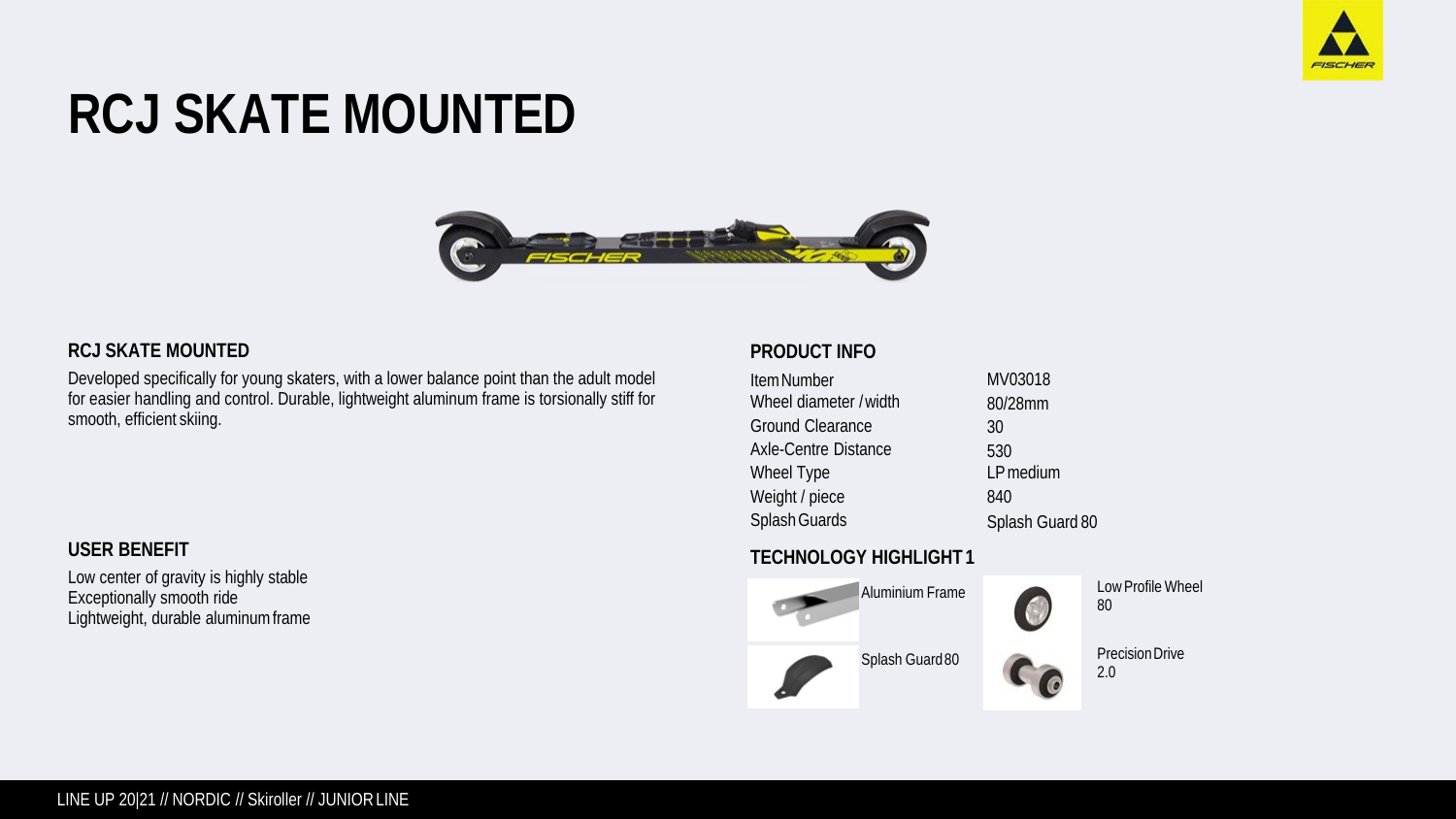

# **RCJ COMBI**



#### **RCJ COMBI**

Developed specifically for young skiers using skate or classic technique. The balance point is lower than the adult model for easier handling and control. Durable, lightweight aluminum frame is torsionally stiff for smooth, efficient skiing with a rear wheel backstop for the kick motion.

#### **USER BENEFIT**

Usable for both ski techniques Exceptionally smooth ride Integrated rear wheel backstop for effectivedrive

### **PRODUCT INFO**

| <b>Item Number</b>      | M03118          |
|-------------------------|-----------------|
| Wheel diameter / width  | 80/38mm         |
| <b>Ground Clearance</b> | 30              |
| Axle-Centre Distance    | 550             |
| Wheel Type              | LP medium       |
| Weight / piece          | 895             |
| Splash Guards           | Splash Guard 80 |

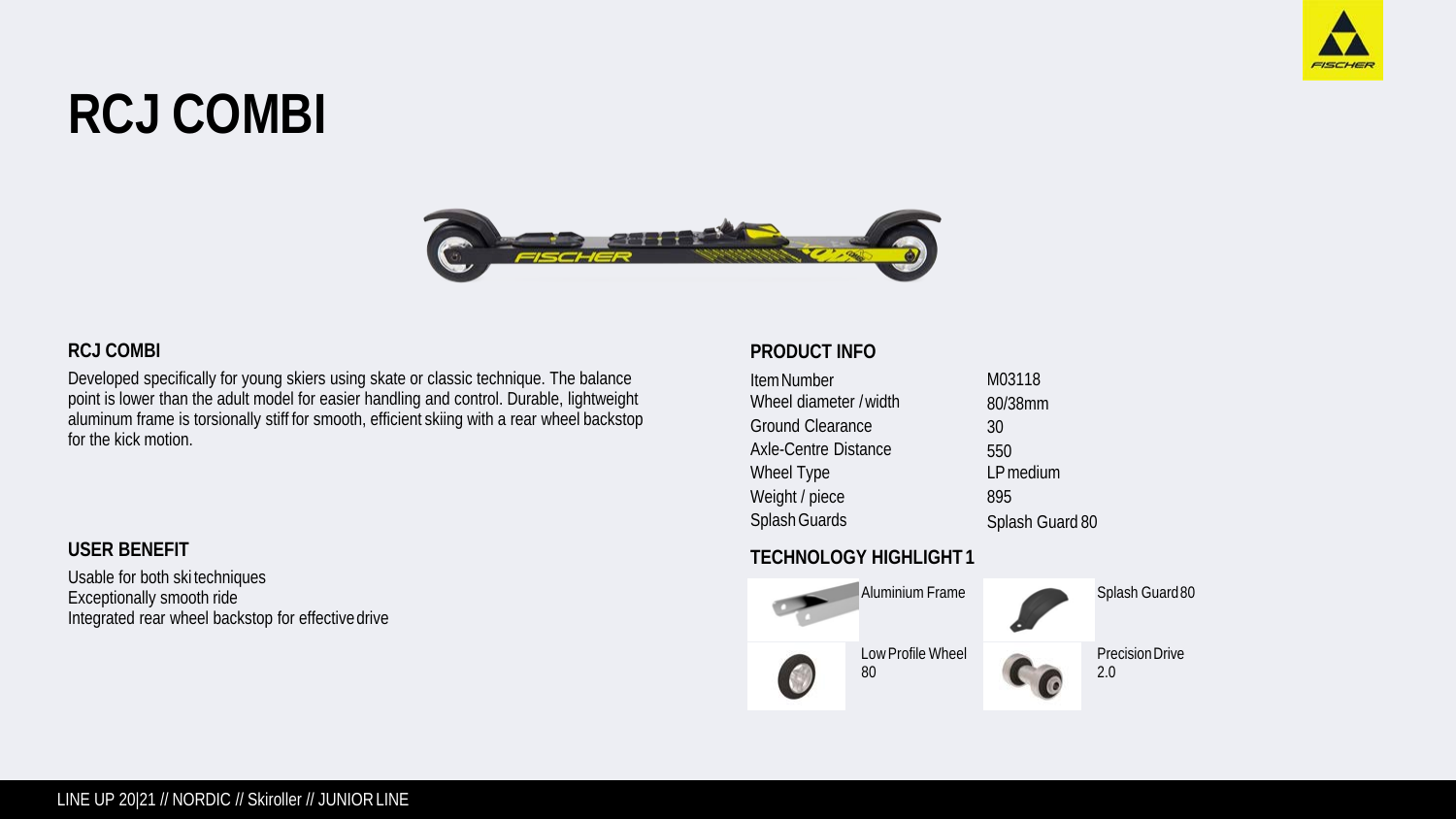

# **RCJ COMBI MOUNTED**



#### **RCJ COMBI MOUNTED**

Developed specifically for young skiers using skate or classic technique. The balance point is lower than the adult model for easier handling and control. Durable, lightweight aluminum frame is torsionally stiff for smooth, efficient skiing with a rear wheel backstop for the kick motion.

#### **USER BENEFIT**

Usable for both ski techniques Exceptionally smooth ride Integrated rear wheel backstop for effectivedrive

### **PRODUCT INFO**

| <b>Item Number</b>      | MV03118         |
|-------------------------|-----------------|
| Wheel diameter / width  | 80/38mm         |
| <b>Ground Clearance</b> | 30              |
| Axle-Centre Distance    | 550             |
| Wheel Type              | LP medium       |
| Weight / piece          | 1020            |
| Splash Guards           | Splash Guard 80 |

# **TECHNOLOGY HIGHLIGHT 1**



LowProfile Wheel 80

2.0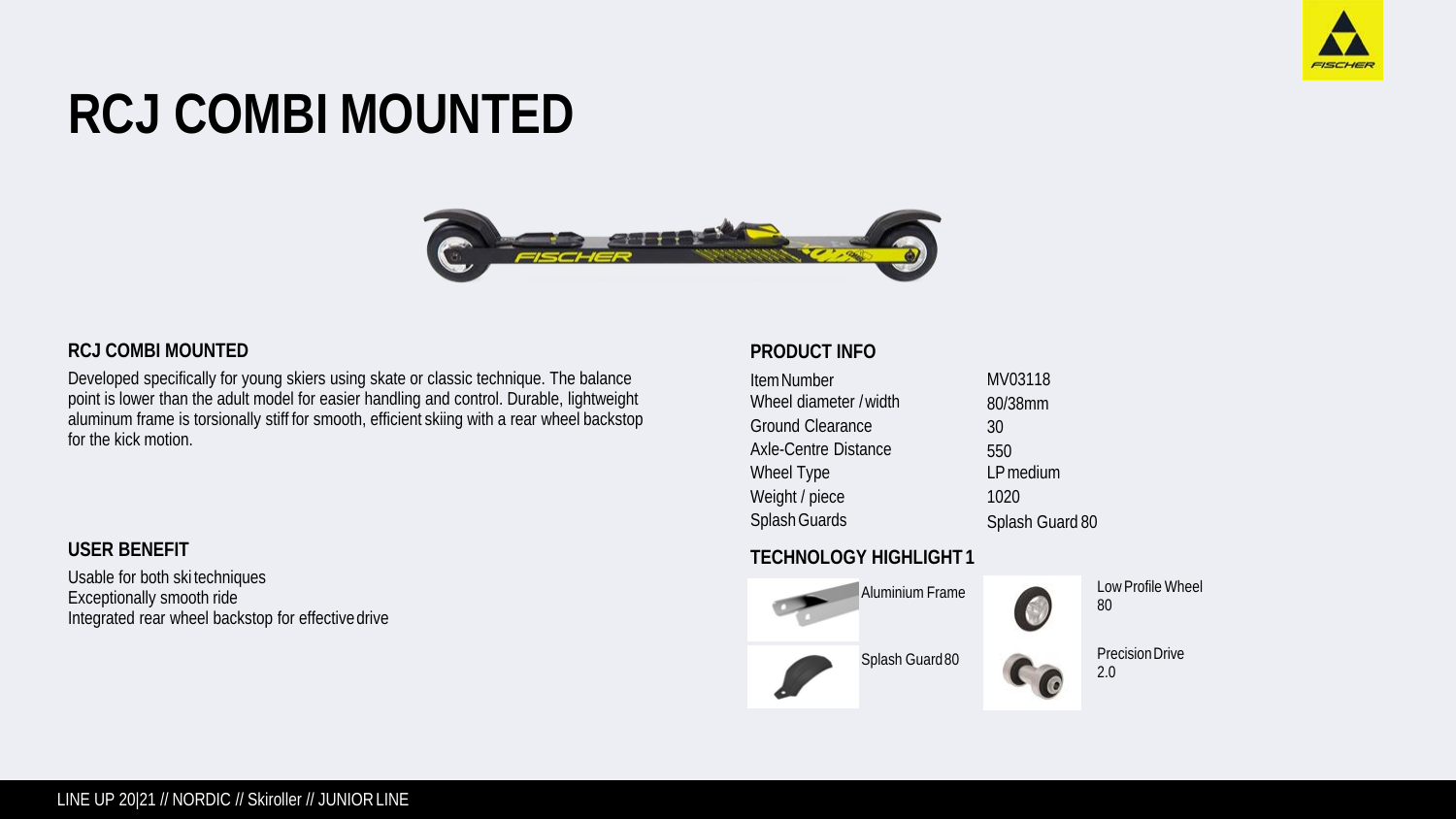# **ACCESSORIES** SEASON 20|21

FISCHER